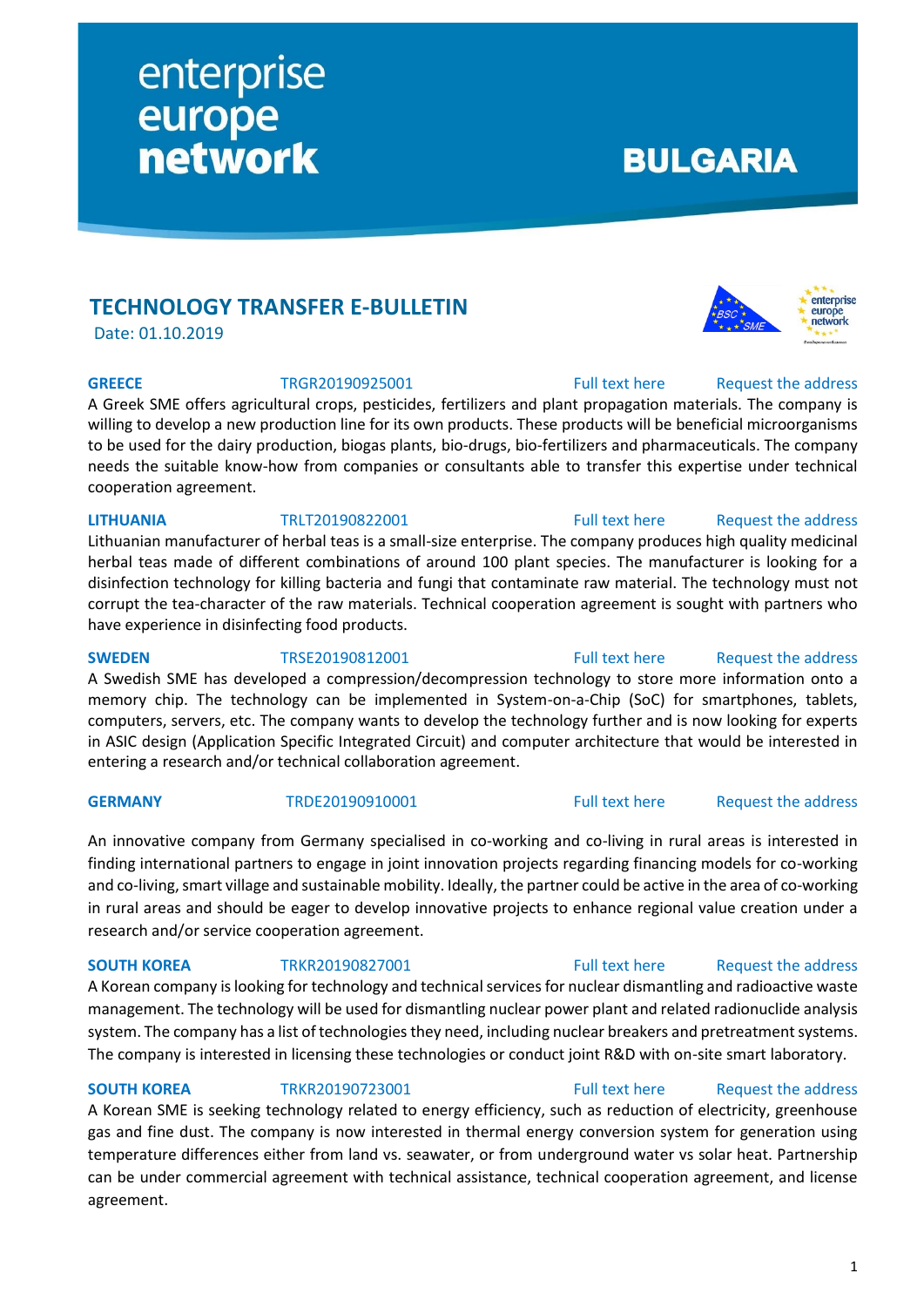## **AUSTRIA** TRAT20190917001 [Full text here](https://een.ec.europa.eu/tools/services/PRO/Profile/Detail/172867f6-c1ed-413c-8f65-2c566062bdbc) Request [the address](http://www.een.bg/index.php?option=com_rsform&formId=13)

An Austrian company has started the first Cradle-to-Cradle community in the printing industry and wants to spread it all over Europe and beyond. Therefore they are looking for sustainable environmental technologies, materials and processes in the printing value chain. They are looking for research and technical cooperation agreement to develop or introduce new products to the market as well as for commercial agreement with technical assistance. Areas of focus include paper, adhesives, chemicals.

**TURKEY** TRTR20190905001 [Full text here](https://een.ec.europa.eu/tools/services/PRO/Profile/Detail/15eef184-958c-4347-9509-05f4b32945d2) Request [the address](http://www.een.bg/index.php?option=com_rsform&formId=13)

A Turkish company produces fabrics for women's clothing; it also has deep knowledge and experience especially in the production of elasticated trousers and shirting fabrics. They are looking for a composite production technology with 3D weaving techniques that will allow complex-shaped structure production. In this way, the amount of material to be used, the amount of waste and processes are reduced. The company looking for partners under a research cooperation agreement.

**POLAND** TRPL20190704001 [Full text here](https://een.ec.europa.eu/tools/services/PRO/Profile/Detail/0af1c6b9-34b5-4e06-a4c7-5c7a42974daa) Request the address A Polish construction and engineering company that wish to provide services into areas previously inaccessible due to environmental and noise/pollution issues seeks sheet pile pressing equipment that is especially designated for environmentally sensitive and/or in close proximity to other properties. The company want to cooperate via commercial agreement with technical assistance.

## **POLAND** TRPL20190826001 **Full text here** Request the address

Producer of 3D printers from North-East Poland is looking for an EU supplier of materials that could be used as 3D printed dental implants or veneers. The company is seeking a high quality photosetting resin suitable for dental use and is open for cooperation under commercial agreement with technical assistance.

### **UNITED KINGDOM** TRUK20190902001 [Full text here](https://een.ec.europa.eu/tools/services/PRO/Profile/Detail/cce7f51b-6914-4c90-9633-33d7d54d7185) Request [the address](http://www.een.bg/index.php?option=com_rsform&formId=13)

A UK (Scotland) SME is looking for a flexible heat retention material that can be applied to hydraulic hoses. The material should be rugged and able to retain heat within the hose even in below freezing ambient temperatures. The company is looking to partner preferably via a technology cooperation agreement.

## **TURKEY** TRTR20190919001 **TRTR2019001** [Full text here](https://een.ec.europa.eu/tools/services/PRO/Profile/Detail/8eedf6d4-5592-4729-9e26-d3c9a5887fea) Request the address

A Turkish company, which produces automatic control and scada systems for 12 years, is preparing for a smart farming project. They are looking for companies which can make the image processing part of the project. The company is looking for a joint venture agreement.

## **GERMANY** TRDE20190909001 [Full text here](https://een.ec.europa.eu/tools/services/PRO/Profile/Detail/d99adf9b-4190-4252-993c-fb132b806017) Request the address

A German IT company with expertise in building automation and monitoring is planning to construct a sustainable, CO2 neutral and healthy office building accommodating up to 150 working spaces. The company seeks partners for technical cooperation regarding the project implementation, a site-specific wind-energy solution as well as energy storage for a larger building.

A German biotech research and development company is looking for a developer or manufacturer of adhesives who can provide a certain glue that is, amongst others, resistant to isopropanol (70%) and water for at least 40 hours. A commercial agreement with technical assistance is sought.

**UNITED KINGDOM** TRUK20190823001 [Full text here](https://een.ec.europa.eu/tools/services/PRO/Profile/Detail/3264e75f-c31b-4955-99cb-ebb8a3288487) Request the address

UK company that has developed a model that predicts future healthcare demands are seeking a partner under a technology cooperation agreement, to develop its model speed and enable it to be licensed out. Currently, the UK company has to acquire the data from the pharma/healthcare companies, analyse it and then submit the results back to them which delays the process. The technical enhancements will enable the pharma/healthcare companies to complete the input and analysis themselves.

# **GERMANY** TRDE2019090002 [Full text here](https://een.ec.europa.eu/tools/services/PRO/Profile/Detail/c11af245-52d6-49a5-9104-5f1923975322) Request the address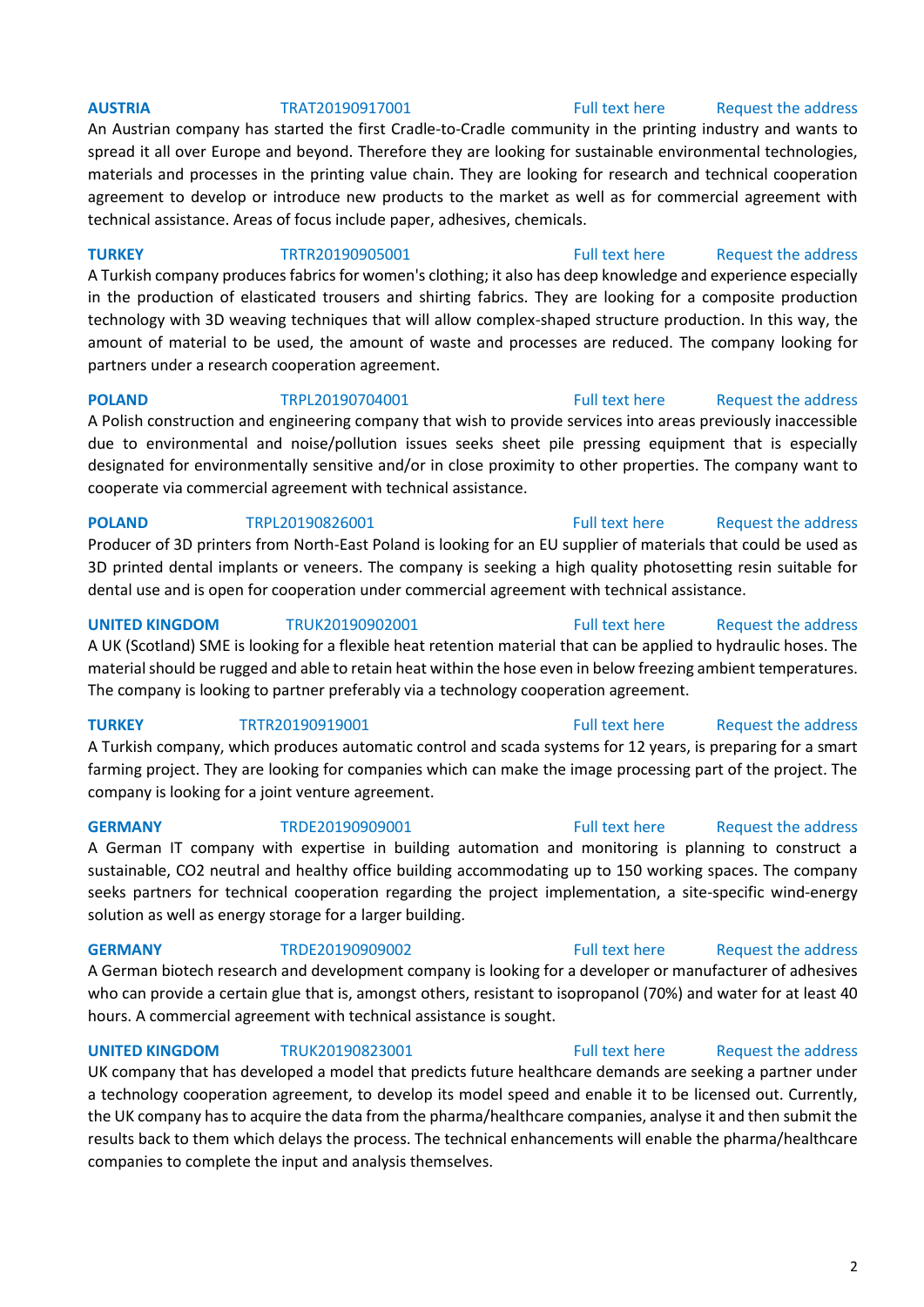An Austrian company is developing a yoga mat with wood applications. The mat consists of a basic material on which the wood is applied. The basic material of the mat is foam or natural rubber. The company is looking for a solution to fuse or bond the two materials. Partners from industry or academia are sought under commercial agreement with technical assistance or technical cooperation.

### **SPAIN** TOES20190913002 [Full text here](https://een.ec.europa.eu/tools/services/PRO/Profile/Detail/40c1d704-5d33-4e82-b46c-ffac97c9fcea) Request the address

A Spanish university research group has applied for a patent related to a catalytic method for the synthesis of mesitylene (1,3,5-trimethylbenzene) from acetone by condensation-dehydrocycling reactions. The proposed method is competitive, presents great selectivity and is environmetally sustainable. Companies in the in the chemical, pharmaceutical and energy fields are sought to develop applications of the described invention under license agreements.

A Spanish university has developed a system for estimating the biomass in aquaculture. The estimation is made through the use of optical sensors and neural networks to establish the optimum amount of biomass in intensive aquaculture facilities with the smallest possible margin of error. Also, the fish count is especially indicated in the case of rivers where it is needed to have control of the fish population. Aquaculture companies are sought to develop applications under license agreements.

# **SPAIN** TOES20190918001 [Full text here](https://een.ec.europa.eu/tools/services/PRO/Profile/Detail/ffb3ff7a-c5ed-4e9f-a4e1-bb78d4f2cba3) Request the address A Spanish university has developed a system for estimating the biomass necessary for feeding in aquaculture. The estimation is made through the reconstruction of 3D images to establish the optimum amount of biomass for feeding fish in intensive aquaculture facilities with the smallest possible margin of error. In addition, it is useful to perform fish counting, growth tracking and for monitoring their behaviour. Aquaculture companies are sought to develop applications under license agreements.

**SOUTH KOREA** TOKR20190911001 [Full text here](https://een.ec.europa.eu/tools/services/PRO/Profile/Detail/35466792-bace-4399-a4bc-11a5d244d18d) Request the address A Korean IT company with abundant experience in software development has strong push on solutions for big data platform, customer feedback platform, customer management platform, etc. using key ICT applications of big data, machine learning, deep learning, data analysis, data processing, data visualization, Speech to Text, Automatic Speech Recognition, chatbot, text analysis, etc. They are looking for potential partners to offer their technology in developing innovative software application.

**POLAND** TOPL20190919001 [Full text here](https://een.ec.europa.eu/tools/services/PRO/Profile/Detail/faa141c3-f083-4beb-a540-b71798fdab83) Request the address A Polish biotechnological company develops proprietary drug formulas in the field of oncology, dermatology and autoimmune diseases. All their products are patented and protected. The SME is looking for partner from biotechnological sector to begin cooperation under license agreement.

### **UKRAINE** TOUA20190730001 [Full text here](https://een.ec.europa.eu/tools/services/PRO/Profile/Detail/e7658fd8-3328-47e1-826e-3ad4de53618f) Request the address

A Ukrainian Institute actively conducts scientific, technical research in the technical field, in part., it is engaged in the development of an automated complex system based on seismic-acoustic-electronic sensors. The Institute has scientific-technical-material base for research, long-term experience and is looking for long-term partners interested in the development and distribution of small-scale automated systems based on seismic sensors under commercial, technical or research agreement.

## **GERMANY** TODE20190830001 [Full text here](https://een.ec.europa.eu/tools/services/PRO/Profile/Detail/40a92fda-4688-47f1-af48-d0a3437b8068) Request the address

The German SME is specialized in the development of mobile healthcare apps for medtech/pharma companies and medical centres. They combine technical and medical expertise, comply with the regulations for medical products and ensure data security and product reliability. The company is interested in commercial agreements with technical assistance to develop customized healthcare apps based on the partner's needs.

## **ITALY TOIT20190917001** [Full text here](https://een.ec.europa.eu/tools/services/PRO/Profile/Detail/a38446ff-13f7-4563-b6ea-674e5e541b45) Request the address An Italian University has developed a procedure for the selection of a pump suitable for operation as a turbine (PAT) in microhydro power plants by using the data of the hydraulic resource and the technical characteristics

## **AUSTRIA** TRAT20190830001 [Full text here](https://een.ec.europa.eu/tools/services/PRO/Profile/Detail/2c0d3c0c-41a3-4b1b-a967-48f901a0e267) Request the address

# **SPAIN** TOES20190917001 [Full text here](https://een.ec.europa.eu/tools/services/PRO/Profile/Detail/a4606a93-a081-4eb1-aeea-0691615e966b) Request the address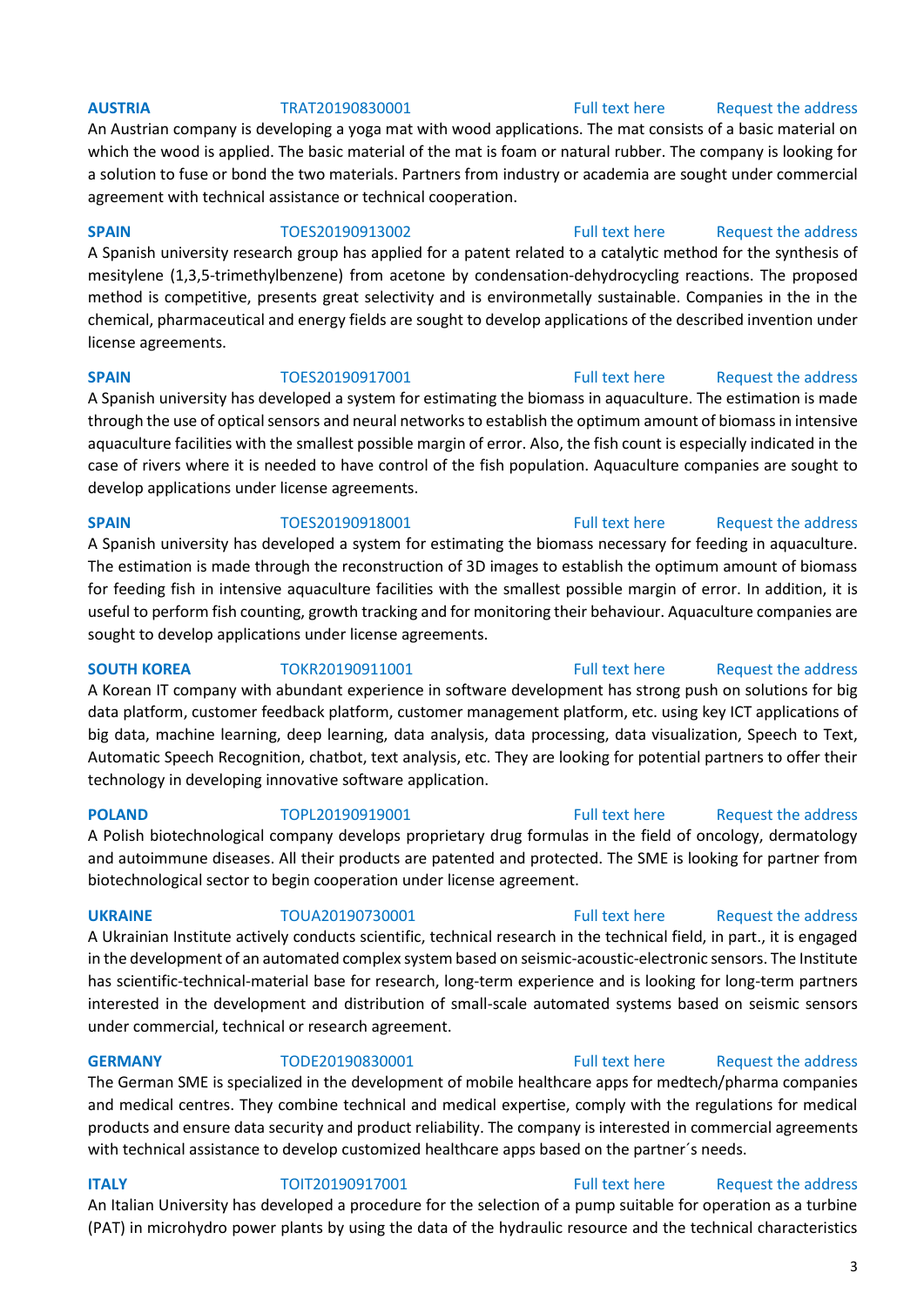supplied by centrifugal pump manufacturers. This allows a considerable saving of money since the PAT are cheaper than the micro turbines traditionally used for such applications. They look for international partners under commercial agreements with technical assistance.

**GERMANY** TODE20190823001 [Full text here](https://een.ec.europa.eu/tools/services/PRO/Profile/Detail/4d9c52e0-a128-4bec-a563-e20eb59fb603) Request the address

A German firm has developed an inimitable counterfeit protection based on colour-codified micro particles.The technology ensures legally binding counterfeit protection against product piracy, effective defence of unjustified liability claims and cost saving product protection through easy application. The company looks for partners to integrate the technology within commercial agreements with technical assistance.

**SOUTH KOREA** TOKR20190625001 [Full text here](https://een.ec.europa.eu/tools/services/PRO/Profile/Detail/798a8e11-2e4e-4ade-b3c1-2a7a40fa894d) Request the address A Korean SME specialized has developed a solar powered road lighting device. This prevents possible tunnel accidents by altering the color of light in accordance with the traffic and road situation; and going below the road surface when vehicles directly pass over. The company wants partners to conclude license agreement to obtain the technical know-how. In addition to that, commercial agreement with technical assistance are expected to further commercialize the product in international markets.

**SPAIN** TOES20190729002 [Full text here](https://een.ec.europa.eu/tools/services/PRO/Profile/Detail/ccc3f292-889e-41e1-97f0-18d1c6ec36db) Request the address A Spanish biomedical research networking center has developed novel engineered non-liposomal nanovesicles, here named QS, an innovative tool for nucleic acid delivery, allowing the transported nucleic acid to perform its activity in the cytosol, and to be used for the treatment of cancer, looking to establish license, research cooperation or technical cooperation agreements.

**GERMANY** TODE20190827001 [Full text here](https://een.ec.europa.eu/tools/services/PRO/Profile/Detail/878c4571-ed16-4764-a2bc-a5fa12cf3ecb) Request the address A German company focused on optimizing thermal processes with a level 2 automation systems software in the metal industry is looking for partners under a technical cooperation or commercial agreement with technical assistance to jointly improve the optimization of plant throughput as well as to achieve a reduction of energy consumption and material losses, and work towards a fully automated plant operation via big data algorithms and artificial intelligence.

A Spanish research centre, involved in industrial innovation processes, has developed a platform, based on dynamic QR codes, that allows companies to manage and connect the dynamic production processes, adding value to offline products. Dynamic QR codes are processed automatically and transparently; they can be edited from anywhere, without any physical involvement; codes allow to standardize processes and integrate product traceability. Technical and research cooperation agreements are sought.

A British company specialised in the development of app-based games learning resources is looking for innovative development partners and projects to develop and deliver new resources. The company is seeking collaboration partners to co-develop new games-based learning resources or gamified learning resources through research cooperation agreement or technical cooperation agreement.

**GERMANY** TODE20190909001 [Full text here](https://een.ec.europa.eu/tools/services/PRO/Profile/Detail/9d69f67b-4ec1-4159-ad31-f842f8e44190) Request the address

A German company active in the field of biotechnology developed a rapid and reliable characterisation of epitopes at the level of single amino acids and their allowed variations. The method identifies up to thousands of potential epitope/mimotope peptides combining even structural epitopes in single peptides to predict species specificity and fitness for usage. Only µg amounts of antibody are required. The company is looking for partners for research or technical cooperation agreement.

# **SPAIN** TOES20190904002 [Full text here](https://een.ec.europa.eu/tools/services/PRO/Profile/Detail/8d5d1f1c-219a-4cc8-90de-7949845c8aa2) Request the address A Spanish SME has developed and patented a device for the analysis of genetic sequences that allows fast,

reliable and selective identification of nucleic acids without performing neither electrophoresis nor sequencing assays, reducing both analysis duration and economic cost. The SME is looking for strategic partners interested in licensing or acquiring their technology along with technical support.

## **SPAIN** TOES20190828001 [Full text here](https://een.ec.europa.eu/tools/services/PRO/Profile/Detail/a856b6c9-fbba-4632-8f05-6115b809c77f) Request the address

# **UNITED KINGDOM** TOUK20190523001 [Full text here](https://een.ec.europa.eu/tools/services/PRO/Profile/Detail/daee9a11-a392-4fc2-9a1f-1e98637ab065) Request the address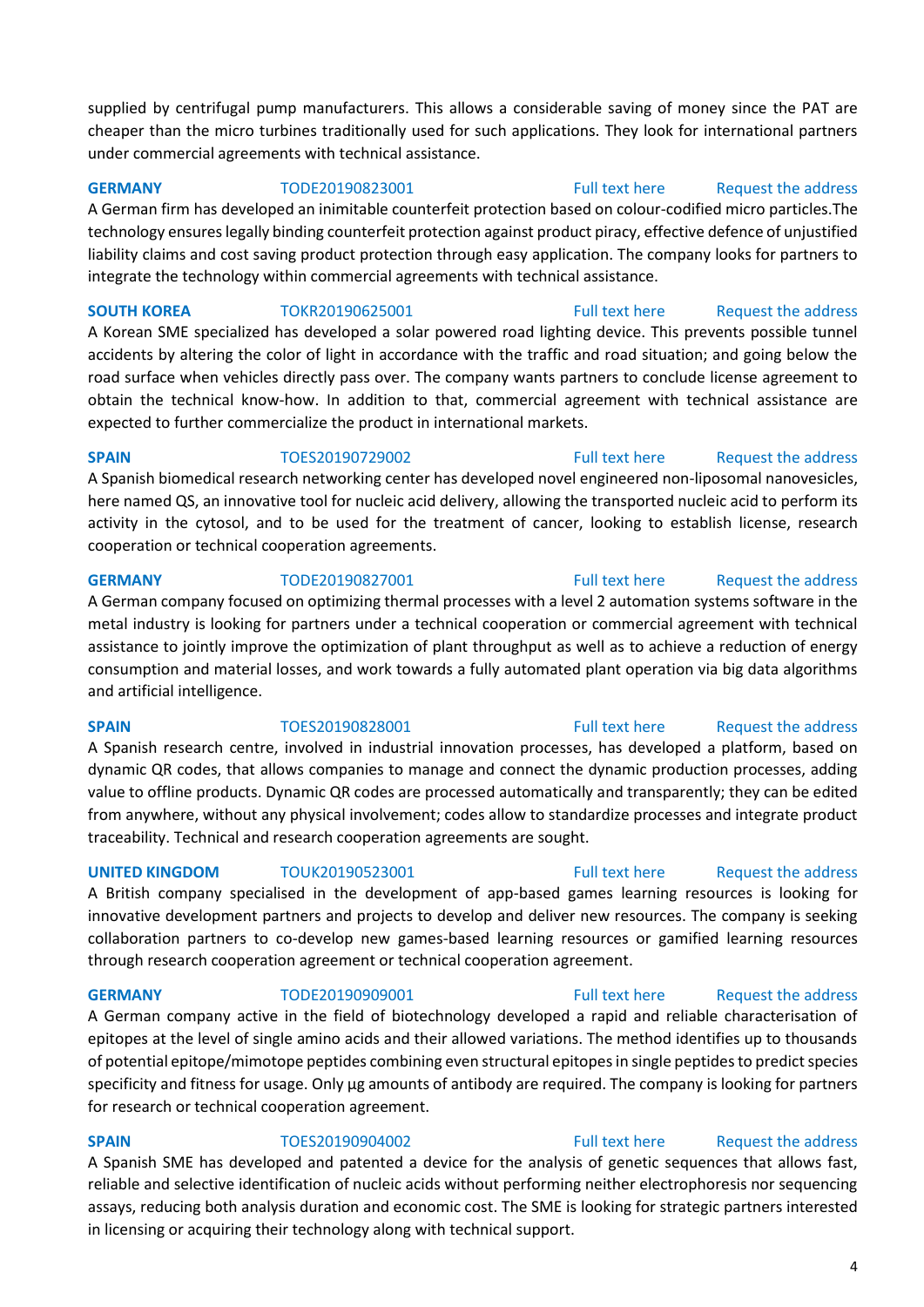### **UNITED KINGDOM** TOUK20190917001 [Full text here](https://een.ec.europa.eu/tools/services/PRO/Profile/Detail/277dd665-1c60-4d57-8c4d-6ff306eccae8) Request the address

A UK company specialising in electronic design services, including design of embedded software, is offering technical co-operation agreements and/or commercial agreement with technical assistance to product design companies involved in the testing and feasibility of new products and to manufacturers.

**SPAIN** TOES20190912001 [Full text here](https://een.ec.europa.eu/tools/services/PRO/Profile/Detail/2888f80c-76a4-40d9-aaff-9ebfaa23d6e1) Request the address

A Spanish biotechnology company specialized in the extraction, characterization and application of natural extracts in the formulation of healthier food and cosmetics seeks to reach research or technical cooperation agreements with companies in the agro-food, nutraceutical or cosmetic sectors, R&D institutions or universities. By identifying biofuncional properties of products or extracts the company offers access to new functional food and nutraceutical markets or natural cosmetics markets.

**GERMANY** TODE20190916001 [Full text here](https://een.ec.europa.eu/tools/services/PRO/Profile/Detail/36cf6901-5404-4a5a-be02-e57e590f2ec2) Request the address A German SME has developed a customer-specific performance optimizer for partially shaded and soiled photovoltaic modules that increases the yield as well as the lifetime of the modules. The electronic circuits can be fitted as an add-on or integrated into the module. The SME is looking for a technological co-operation to further develop the technology as well as for a manufacturing agreement.

### **UNITED KINGDOM** TOUK20190726002 **Full text here** Request the address

A UK company is bringing to market a core wearable assistive exoskeletons technology, starting from nonmedical applications. Win-win partnerships are sought with end-users and developers, to adjust the existing prototype for existing applications, and find new ones (may include medical). It is designed to be affordable and make a business case. Dependent on route to market, the co-operation agreement may be in the form of licensing, research or technical co-operation, joint ventures.

**UNITED KINGDOM** TOUK20190919001 [Full text here](https://een.ec.europa.eu/tools/services/PRO/Profile/Detail/0464cce2-67b5-4cb8-a670-69d4a338d2a4) Request the address

A small UK company is validating an economical drone-based solution to accurately predict orchard fruit yields, from blossom to harvest. Fruit growers, especially apple growers, are sought for technical cooperation and commercial agreements with technical assistance.

A UK software company has developed an AI-powered algorithm that predicts sudden cardiac arrest minutes in advance with high accuracy. They are seeking corporate partners to create new or enhance existing ECG monitoring products, leveraging their AI. Type of co-operation sought: technical co-operation, license agreement.

A German engineering SME exprienced in solar energy has developed a tracking technology for single axis PV trackers to reduce the Levelized Cost of Electricity (LCOE). As the SME does not have sufficient capacities to produce the tracking technology themselves they look for a development partner to lead into a technology development, license or manufacturing agreement with a partner from the automotive or steel production sector experienced in mass manufacture of lightweight steel structures.

**ITALY TOIT20190802001** [Full text here](https://een.ec.europa.eu/tools/services/PRO/Profile/Detail/b10d8b0f-72c1-46ba-a0ab-0fa926230882) Request the address

An Italian start-up in Norther Italy acting in the field of digital services is looking for partners to increase its presence on international markets. The firm is looking for companies and universities, innovation hubs and business accelerators interested in its digital platform dedicated to protection and marketing of intellectual and industrial property. The cooperation envisaged is a commercial agreement with technical assistance or financial agreement.

**ITALY TOIT20190830001** [Full text here](https://een.ec.europa.eu/tools/services/PRO/Profile/Detail/e45e7abc-58db-4c76-ac53-e0ed161cc201) Request the address An Italian company, working in the mechanical design and additive design, has developed and successfully applied a 3D printed instrument for maintenance checks of steam turbines, particularly in geothermal applications, providing advantages over conventional techniques. Partners are searched for financial agreement.

### 5

# **UNITED KINGDOM** TOUK20190905001 [Full text here](https://een.ec.europa.eu/tools/services/PRO/Profile/Detail/4a1a1954-e334-4842-a782-5da716b7c144) Request the address

# **GERMANY** TODE20190912001 [Full text here](https://een.ec.europa.eu/tools/services/PRO/Profile/Detail/5716bdbc-549a-481f-ae9b-6c6de4680326) Request the address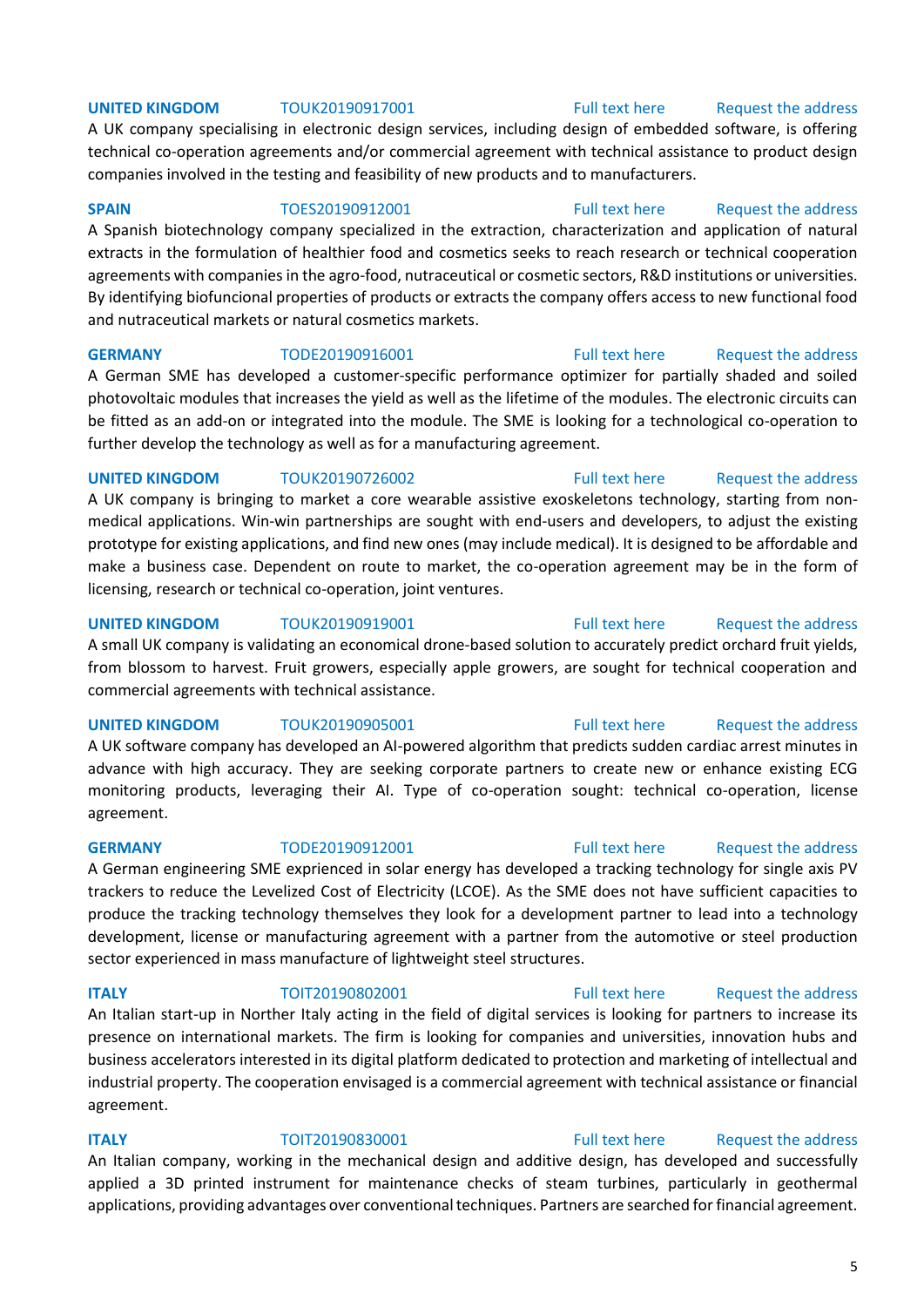An Italian company, whose core business focuses on interactive services supporting Digital Transformation, aims at entering into the market with a multi-channel, multi-country and multi-client e-Platform of multilingual services for the Enterprise 4.0, enabling public and private organisations of any size to perform the evidencebased management of norms and regulations in an integrated way. Commercial agreement with technical assistance, licence and/or financial agreeements are sought.

**ITALY TOIT20190916001** [Full text here](https://een.ec.europa.eu/tools/services/PRO/Profile/Detail/230a5211-0fee-4445-99ee-8f74b002c162) Request the address The Italian SME is a CDMO (contract development manufacturing organisation) specialized in developing

biomedical products for advanced therapies and genetic vaccines. The company offers customized solutions based on client's requirements from early development to manufacture and clinical release. The company is seeking research and technical cooperation agreements with Pharma or Biotech companies dedicated to gene therapy or genetic vaccines that need to develop or produce viral vectors.

**SINGAPORE** TOSG20190918002 [Full text here](https://een.ec.europa.eu/tools/services/PRO/Profile/Detail/80f8ba2c-6a8f-4e9e-b21c-4d492111e3e5) Request the address A Singapore institute has developed a coating technology that lasts well beyond the lifetime of solution-based coatings. This technology offers high transmission in addition to superior bonding to any surface that requires transparent, anti-soiling coating or fouling – such as solar panels, building façades, windows, vehicle windscreens and aquariums. The institute is interested in potential licensing partnerships with MNEs or SMEs of any size.

### **GERMANY** TODE20190904001 [Full text here](https://een.ec.europa.eu/tools/services/PRO/Profile/Detail/3958d142-3aed-48f5-8ef9-d6d34957fc7f) [Request the address](http://www.een.bg/index.php?option=com_rsform&formId=13)

A German university offers a solution to recycle more cotton yarn than can be done today and to make it reuseable for high quality products. This is achieved by adding synthetic fibers that will dissolve again in the recycling process to the cotton. Applications are in the textile industry. Licensees are sought.

**GERMANY** TODE20190923003 [Full text here](https://een.ec.europa.eu/tools/services/PRO/Profile/Detail/0c5d3052-4178-4977-883a-cc657515bd3c) Request the address

A German university developed a novel rotating yarn guide for the textile industry. It can be applied in weft insertion during knitting or in high speed winders. Advantages include faster processing and reduced process costs. The university seeks partners from textile industry for license agreements.

**ITALY TOIT20190919001** [Full text here](https://een.ec.europa.eu/tools/services/PRO/Profile/Detail/88d4e176-f43d-4fc8-a081-eddd752945de) Request the address The Italian company, working in the energy sector, has developed a new system that measures, controls and analyses both the energy consumption and the production in industrial plants. The company is looking for a commercial agreement with technical assistance with manufacturers in the construction materials and many other sectors.

A telematic engineering research group from a Spanish university is working on protocols for Fastpath Ethernet switches, a new concept of simple and compatible all-links Ethernet switch that avoids link blocking by spanning tree and provides shortest path performance. It has been implemented successfully on Linux and Openflow/NetFPGA boards. The collaboration types sought are license and technical cooperation agreements.

**SPAIN** TOES20190912002 [Full text here](https://een.ec.europa.eu/tools/services/PRO/Profile/Detail/dbb17d59-144e-4739-9524-6d3bb5929dd6) Request the address A Spanish company has developed customisable solutions (plug and play hardware and cloud technologies) to capture and monitor, even in remote areas, real-time accurate critical data in water and open-air quality. These solutions can easily be integrated into traditional or larger systems and structures. The company offers commercial agreements with technical assistance and technical cooperation agreements to environmental development, research and technology centres or universities.

**ITALY TOIT20190926002** [Full text here](https://een.ec.europa.eu/tools/services/PRO/Profile/Detail/5860dc91-5807-4f28-b313-50ea468f20b5) Request the address Italian reserchers have developed a methodology for detecting fire fronts from biomass burning, using hyperspectral low cost sensor technique. This approach is advantageous, both from the economic and operative viewpoints, with respect to classical remote sensing for fire detection, usually based on the emission at thermal bands. The research team is looking for technical cooperation agreements.

### **ITALY TOIT20190624001** [Full text here](https://een.ec.europa.eu/tools/services/PRO/Profile/Detail/bf6a9f1f-9814-4be6-a3eb-aac83186baed) Request the address

# **SPAIN** TOES20190731002 [Full text here](https://een.ec.europa.eu/tools/services/PRO/Profile/Detail/b9c9ee39-13ec-448f-95a6-2be908657204) Request the address